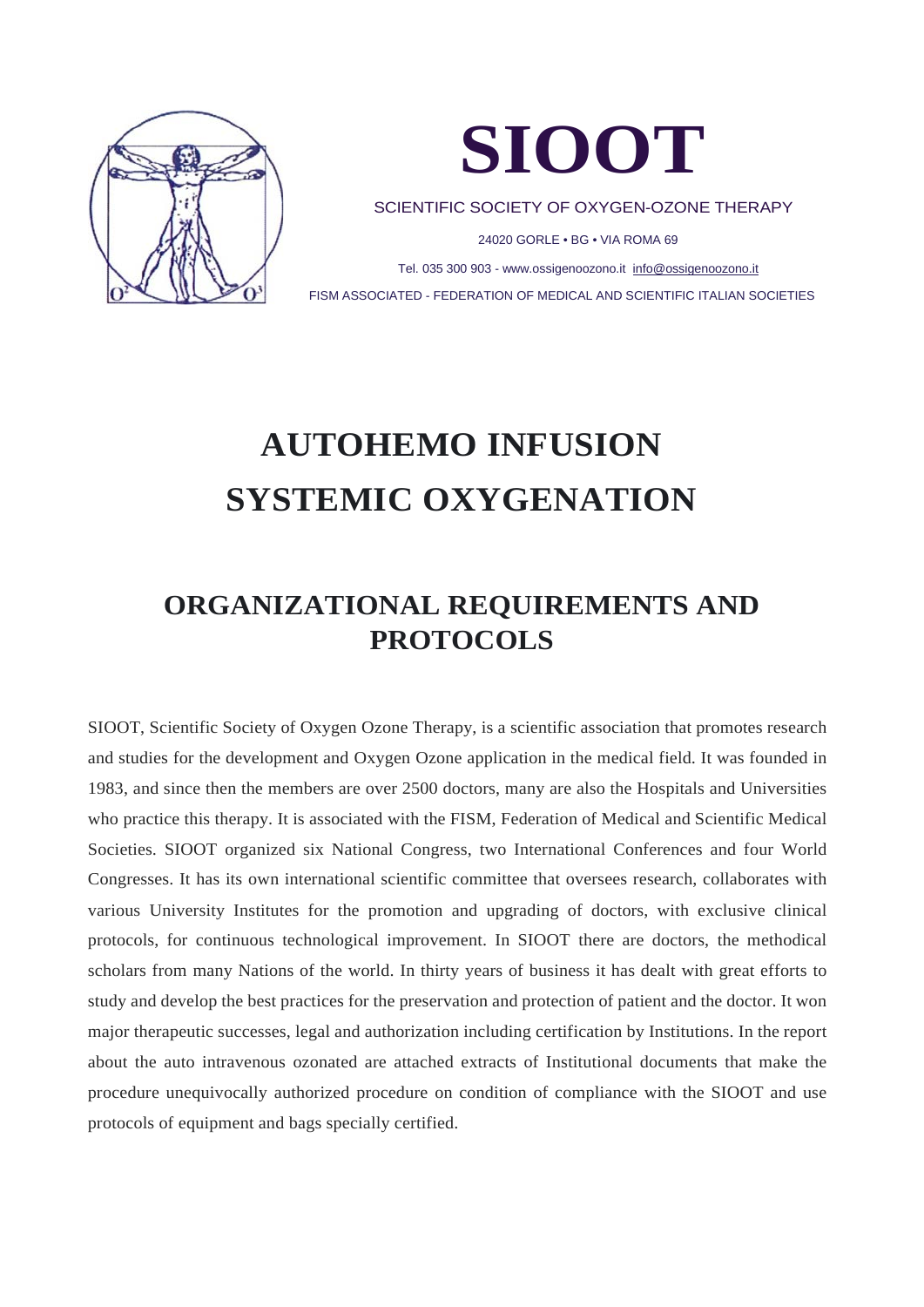*Istituto Superiore di Sanità - Conferenza di Consenso ISSN 1123-3117 Rapporti ISTISAN 08/9*

*CIRCOLARE DGFDM/III/P/1752/14 CC. del 20 gennaio 2005*

## **ESSENTIAL REQUIREMENTS FOR TO PACTICE OXYGEN OZONE THERAPY**

The Istituto Superiore di Sanità (Italian notified body) confirms that the doctor, on his own responsibility, and his knowledge and belief, can perform the medical oxygen therapy practice ozone in complying with the following requirements:

- 1. must operate in a clinic/doctor's office properly equipped (life-saving drugs, ventilation support principals or ambu balloon, hygiene and safety conditions suitable, waste disposal);
- 2. must complies with the Therapeutic Protocols and Guidelines issued by the SIOOT and presented to the Orders of Physicians and the Ministry of Health, it is also recommended the use of informed consent;
- 3. must attended at least one of the learning and annual updating of methodical theoretical and practical course (master's degrees, master classes and refresher courses of SIOOT);
- 4. **must use equipment and supplies (bags, etc.) certified to the DL. vo 46/97, Directive 93/42 EEC Class 2A**;
- 5. Please note that in addition to medical equipment oxygen ozone therapy certified in class 2A of Directive 93/42, **it is essential to use pouches specifically certified for blood and ozone**;
- 6. The equipment, as described in the enclosed service manual, should be reviewed after 4 years / 200 hours of use.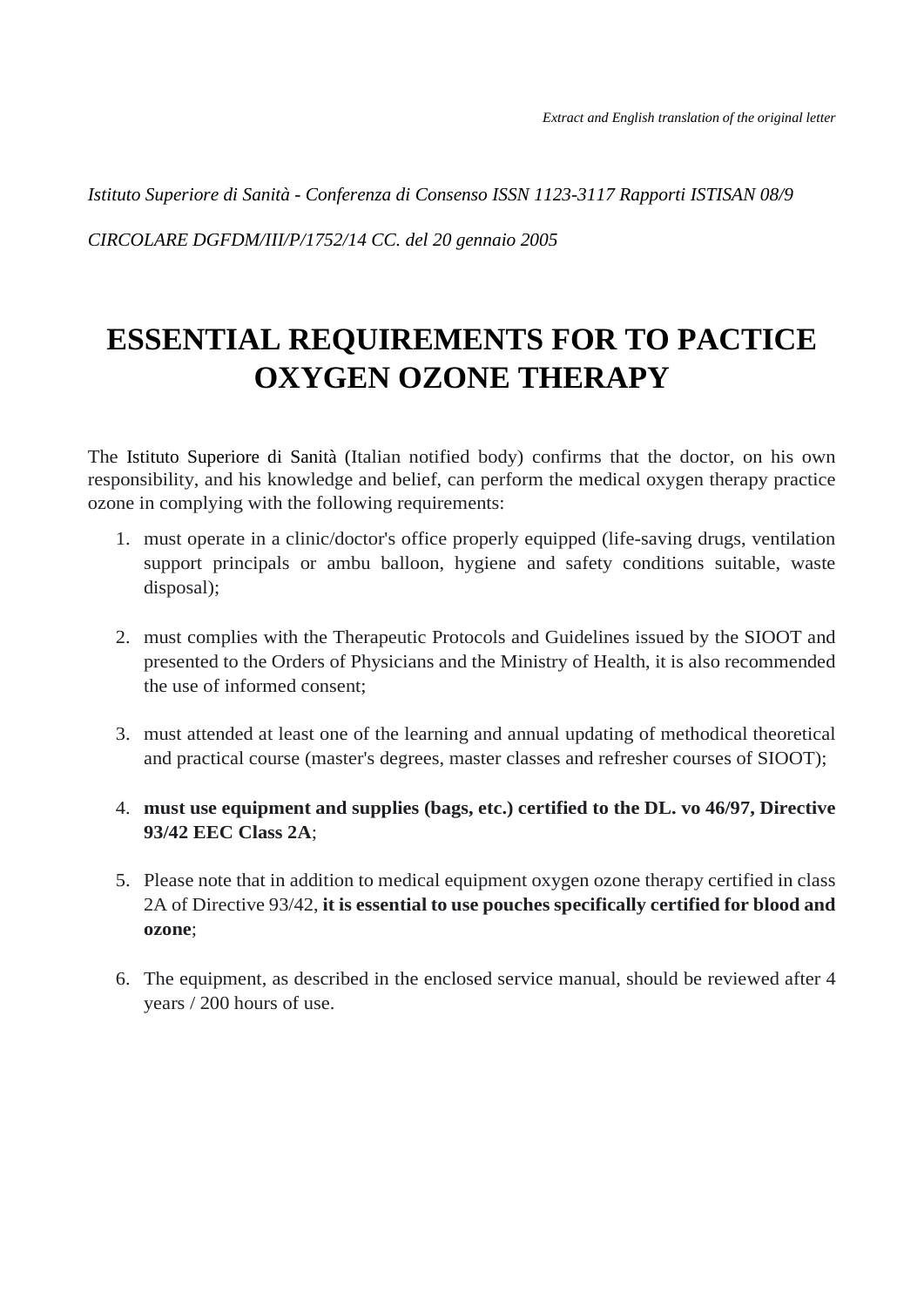### **AUTO EMO INFUSION**

**SIOOT Protocols presented at the Istituto Superiore di Sanità for the practice of autoemoinfusion strictly require the use of bags (SANO3) made of CE certified plastic specifically for this practice.**

It is necessary to clarify a fundamental principle of the procedure.

The first part of the autoemo infusion is called "taking the blood", and as such must follow the directives issued by the Ministry of Health said that the following procedure:

- 1. The taking shall be drop (physiological).
- 2. The blood during the taking should be mixed continuously: tilting scale.
- 3. The quantity in ml must be set before you begin the same: scale with settings in ml.
- 4. At the end, the scale should be locked automatically: scale equipped with automatic locking ability.

#### **It is evident, from what has been said above, that the bottle is exhaustively "excluded" from this procedure for obvious contraindications that had arisen in the 70s and that had led to completely abandon the glass and adopt the plastic.**

The most obvious reasons were and now are the following:

- A. Forced taking the blood with suction (internal air to the vacuum bottle) which speeds up the picking procuring very often the squeezing of the donor's vein or patient resulting in blocking the process.
- B. Il sangue entra nel flacone con veemenza e i globuli rossi sbattono violentemente contro le pareti rigide del flacone procurando danni irreversibili agli stessi (forte emolisi) e formazione di schiuma iniziale esteticamente negativa oltre che dannosa. The blood enters the bottle vehemently and red blood cells slam violently against the rigid walls of the bottle procuring irreversible damage to them (strong hemolysis) and creating foam aesthetically negative as well as harmful.

#### **For these evident and verified damages, the plastic (blood bags) has been used for many years in Europe.**

Italian doctors now can take advantage of this new device that guarantees:

- 1. The blood is taken when physiologically falls down an advantage for the patient;
- 2. The amount of red blood cells available is very high (no foam, no hemolysis);
- 3. The oxygenation with  $O_2O_3$  is much more effective for the patient.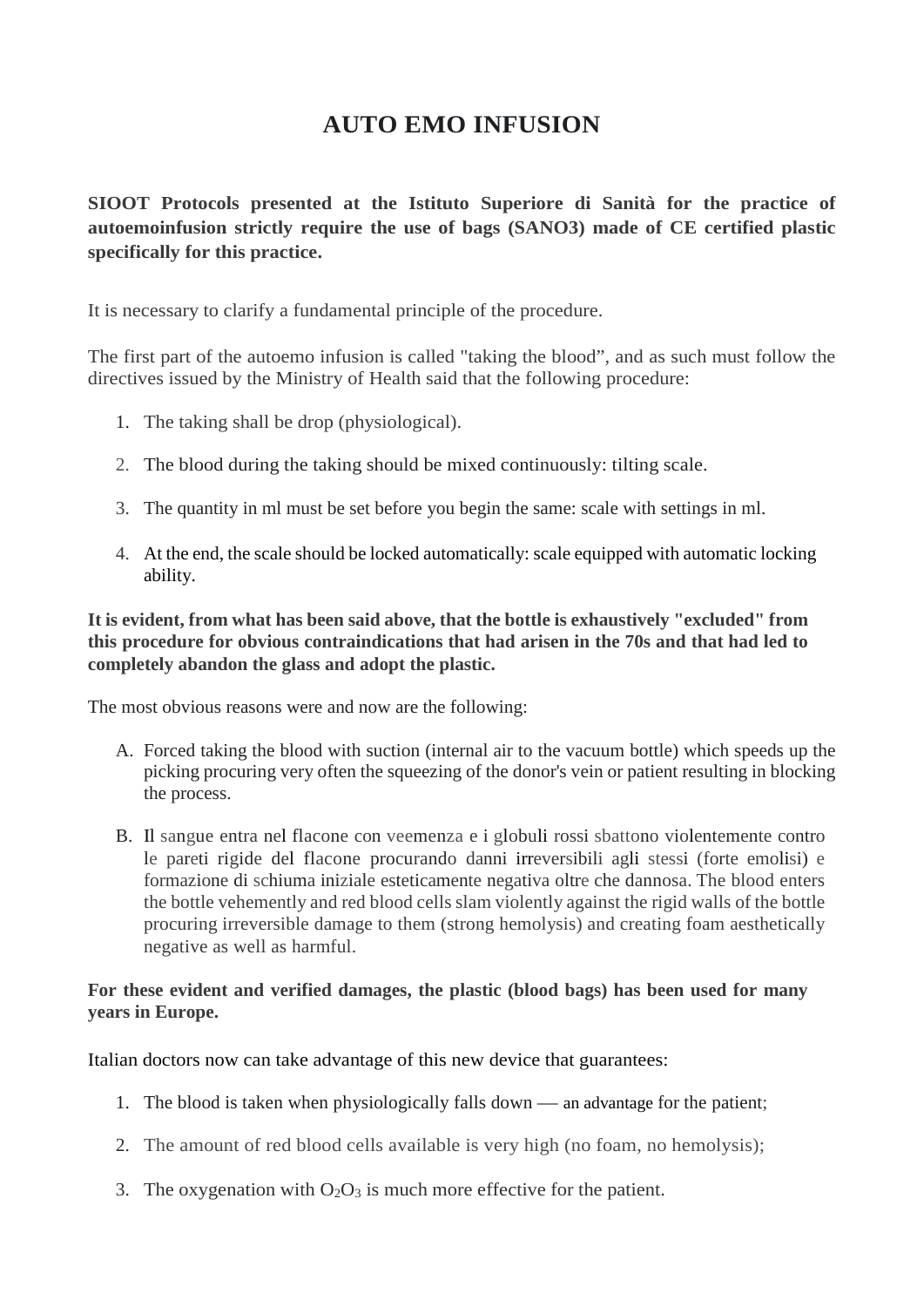In conclusion, we can make some fundamental observations:

- No to the bottle because the forced taking of the blood is contrary to the ministerial regulations.
- No to the bottle because it damages the red blood cells.
- No to the bottle because it does not guarantee the exact and unique concentration of  $O_2$  e  $O_3$ .
- No to the bottle because it is prohibited to waste the glass in special waste (Alipac).
- No to add other products (drugs or homeopathic remedies) in the bag because the ozone interaction with such products is unknow and can be dangerous.
- **Yes to plastic, phthalate-free, because it specifically authorized by the Ministry of Health for the autoemoinfusione with blood-ozone.**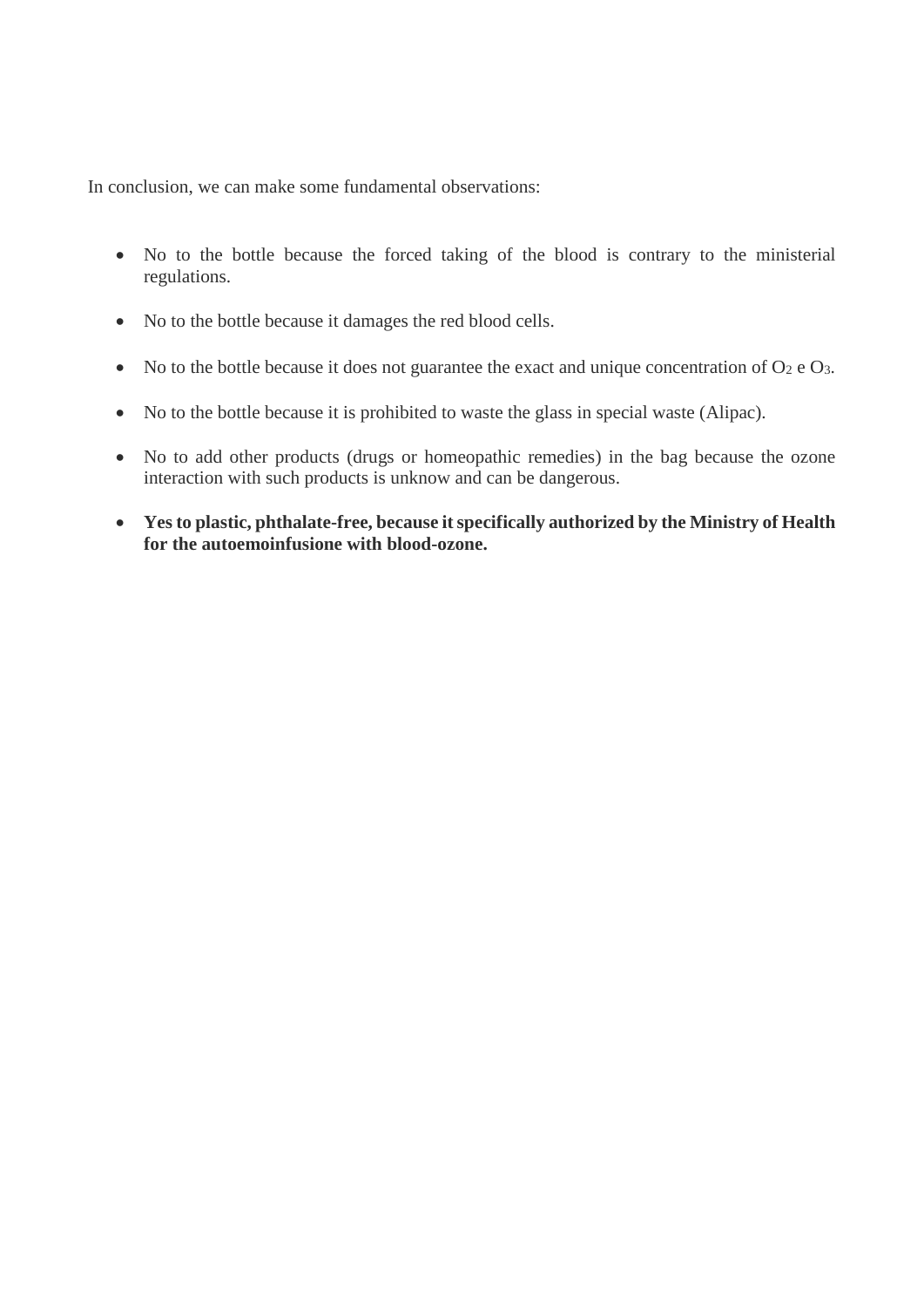*Extract and English translation of the original letter* 



**Ministero della Salute Dip. Prof. San. e Ass. San. DPS.VI/16SORV 38/3498**

Roma, 17.11.1999

#### **Subject: Use of plastic bags for collecting blood and blood components in the course of practice of autohemotherapy ozonated.**

The bags for storage of blood, with the entry into force of the Directive 93/42 / EEC, are considered medical devices, class IIB, and need to be CE marked by a Notified Body. Destinations and methods of use of the devices are clearly marked by the manufacturer on the basis of the elements contained in the technical documentation. Therefore, if a bag is provided only for a use intended for the storage the blood or its fractions it can not be used for other purposes such as those provided in the course of autohemotherapy ozonized. In fact, a different use of defined in by the manufacturer automatically involves the termination of the responsibilities of the latter.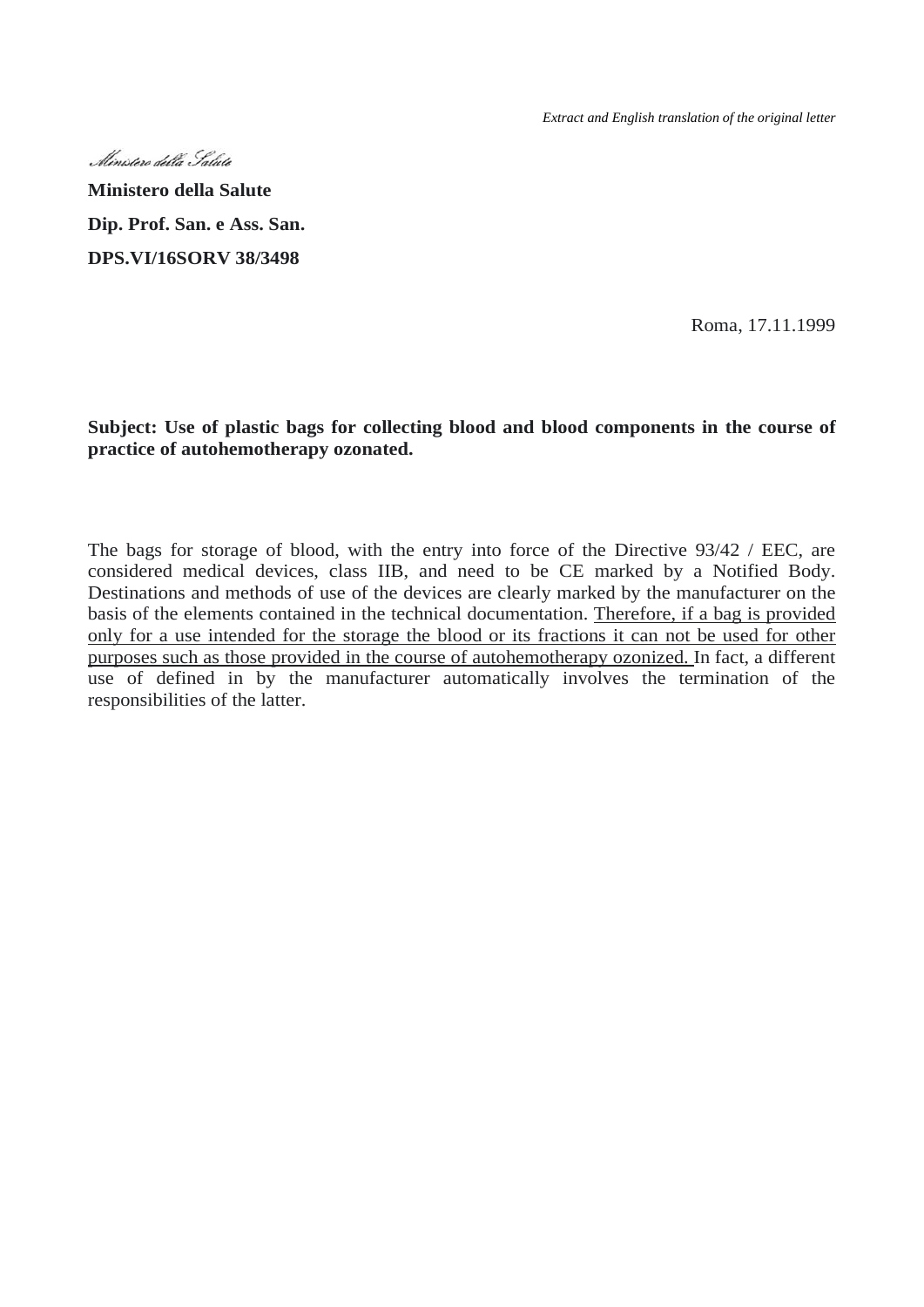*Extract and English translation of the original letter*

, Ministere della Galute

**Ministry of Health Directorate General of Drugs and Medical Devices DGFDM 0003682 del 30.01.2000**

addressed to

**Haemopharm Healthcare S.r.l.**

#### **Subject: Ozone therapy, Major Autohemo infusion.**

Il prodotto chiamato Kit SANO3 è stato da Voi marcato CE espressamente per l'uso nella autoemoterapia ozonizzata. L'Organismo notificato ISS che ha rilasciato la prevista certificazione ha fatto presente, su nostra richiesta, di aver valutato anche il problema del rilascio di ftalati dalla sacca, verificando l'utilizzo di un PVC che non rilascia tali sostanze.

Ciò premesso si ribadisce il richiamo agli utilizzatori a non usare sacche in PVC non espressamente marcate CE per l'uso in corso di autoemoterapia ozonizzata.

The product called SANO3 Kit is CE marked by you specifically for use in ozonated autohemotherapy. The Notified Body that issued the certificate, upon our request, had also evaluated the problem the release of phthalates from the bag, verifying that the PVC used in the Kit does not release such substances.

Therefore users must not to use PVC pockets not specifically CE marked for use in the course of ozonated autohemotherapy.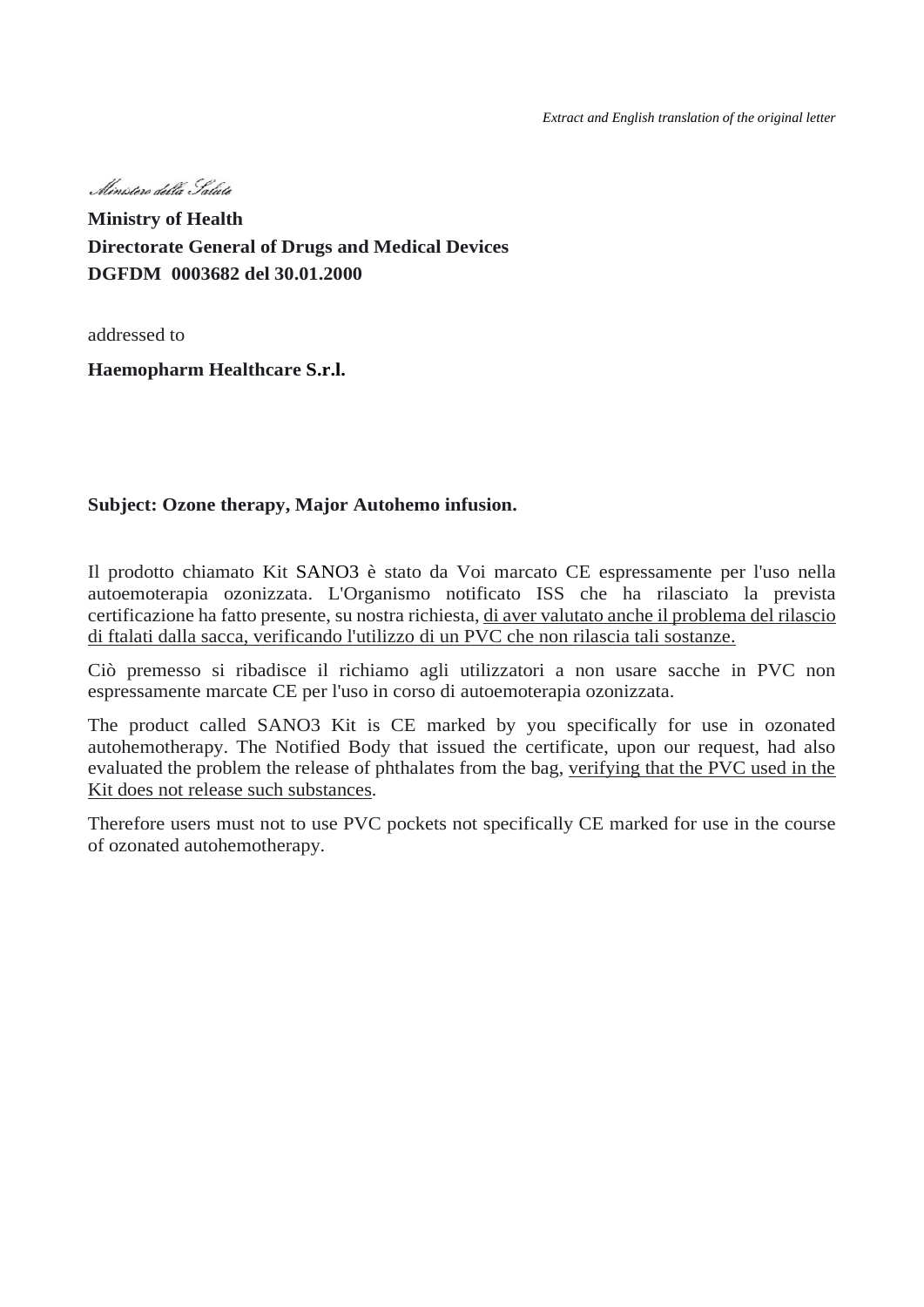*Extract from the letter:*

Ministero della Salute

**Centro Nazionale del Sangue Ministero della Salute Istituto Superiore di Sanità I.S.S. - C.N.S. CNS 28/11/2014 - 0002232**

#### **Parere tecnico sulla nota 0029700-07/11/2014 - DGPRE-CO-UO-P, Prot. n. 2083.CNS.2014 del 10 novembre 2014 avente per oggetto "Autoemoterapia ozonizzata endovenosa"**

The Ministry of Health, Department of Public Health and Innovation, Directorate General of Prevention, National Center called for the writer to carry out its duties, opinion on the question raised by the Lombardy Region, Directorate General Health Council, concerning Autohemotherapy ozonated intravenous.

#### OPINION

**In reference to the subject in question is stated that the current legislation does not provide for the transfusion of the specific activities the practice dell'autoemoterapia ozonated, consisting of blood infusion, previously collected from the patient, supplemented with a mixture of oxygen and ozone therapeutic purposes.**

Based on the data available in the literature, ozone therapy appears to be generally well tolerated by patients, the most common side effects, mainly related to the mode of administration, are represented by a temporary feeling of heaviness, by a transient burning pain, by appearance hematoma in the venous access site or by vagal reactions, usually transient.

For these technical considerations it is believed that:

- the procedure intravenous autohemotherapy ozonated does not fall in any way in transfusion activities;
- the therapeutic product resulting from the mixing of the patient's blood with oxygen / ozone for the method of preparation is not free from risks of microbiological contamination if prepared in an unsuitable environment; it follows that where the